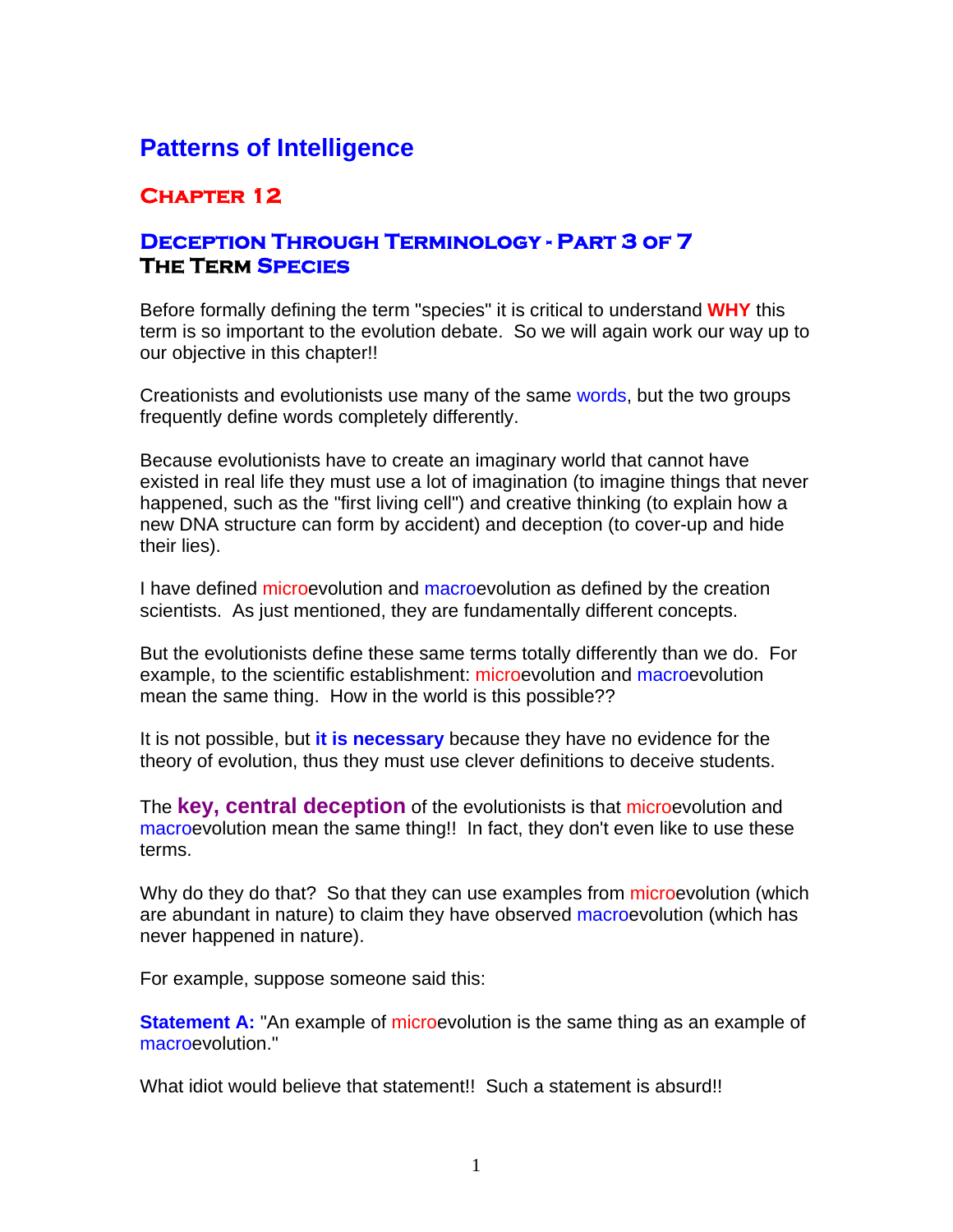But now consider that scientists did away with the terms microevolution and macroevolution or they said that microevolution and macroevolution were the same thing.

Now Statement A can be converted into Statement B:

**Statement B:** "An example of evolution is the same thing as an example of evolution."

Now, by simply doing away with the terms microevolution and macroevolution, or by saying that microevolution and macroevolution were the same thing, they have converted a blatantly absurd statement (Statement A) into a perfectly valid statement (Statement B).

Statement A is still absurd, but they have deceived their students into believing in the theory of evolution by using clever definitions!!!!!

The purpose of this deception is so that evolutionists can use examples from microevolution (which are plentiful) and claim they have observed macroevolution (i.e. for which there are **zero** honest examples).

Or again: by **not** using the terms microevolution or macroevolution, they can use an example from microevolution and call it an example of "evolution."

But scientists have never seen an example of macroevolution. But by using clever definitions, such as using the term "evolution" instead of using the correct term "microevolution," scientists can "invent" evidence for evolution!!

Because there is no evidence for macroevolution, scientists have to use tricky definitions to pretend "they" have "evidence" for "evolution."

The student must remember that microevolution **does not** change the length of DNA, by definition; but macroevolution **must** change the length of the DNA thousands of times in order for evolution to go from the "first living cell" to human DNA (which is the central issue in the evolution debate).

How can you go from the "first living cell" to human DNA without changing the length of DNA??? Does a bacteria (which is far more advanced than the imaginary "first living cell") have DNA of the same length as humans?? NO!!

*If evolution were true, the length of DNA must be constantly changing.* There is zero evidence this has ever happened, so the solution is to deceive by using clever definitions.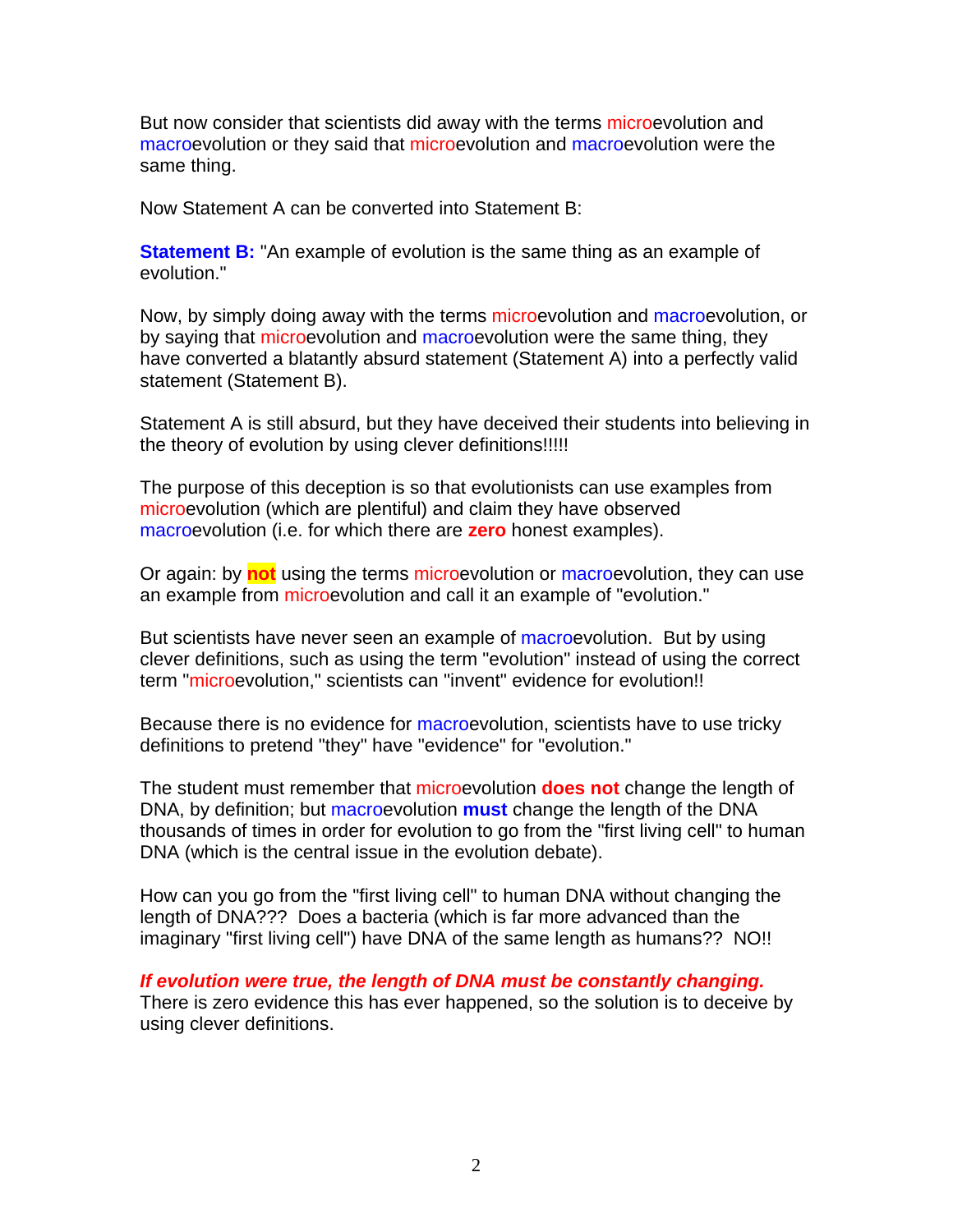So how can microevolution and macroevolution mean the same thing?? They can't, but there is no integrity on the evolution side of the fence, only deception. They must use deception because they have no evidence for macroevolution!!

**So instead of using evidence they use deception by using deceptive terminology. They have the power to define things in their textbooks and they use that power to deceive their students. This is at the heart of their tactics!!**

In fact, textbooks have done away with the terms microevolution and macroevolution. By doing this they have achieved exactly the same goal: **use examples of microevolution and pretend they are examples of macroevolution.**

So by simply ignoring the terms microevolution and macroevolution, they can use thousands of examples of microevolution and pretend they have evidence for Darwinian evolution or macroevolution!!!!

So in summary, scientists have two choices to achieve their deception.

1) They can claim that microevolution and macroevolution mean the same thing, or

2) They can eliminate the terms microevolution and macroevolution.

By doing either or both of these deceptive tactics, they can use examples of microevolution and claim they are examples of macroevolution, meaning they are examples of Darwinian evolution!!

These concepts will be repeated over and over again in this book because they are the heart and soul of the deceptions of evolutionists!!!

Scientists must carefully obfuscate their terminology in order to pretend they have evidence for Darwinian evolution. Plus they use their power in the classroom and media to criticize the creation scientists (or more likely to ignore them).

They have to pretend to have evidence for evolution in order to get new converts to atheism. They have **no** physical evidence so they have to use tricky definitions, as will be seen as we go along in these seven chapters.

That is why I spend so much time talking about definitions!! And it is why I go over and over and over the definitions!! Tricky definitions are the very heart and sole of the bogus "evidence" of the theory of evolution.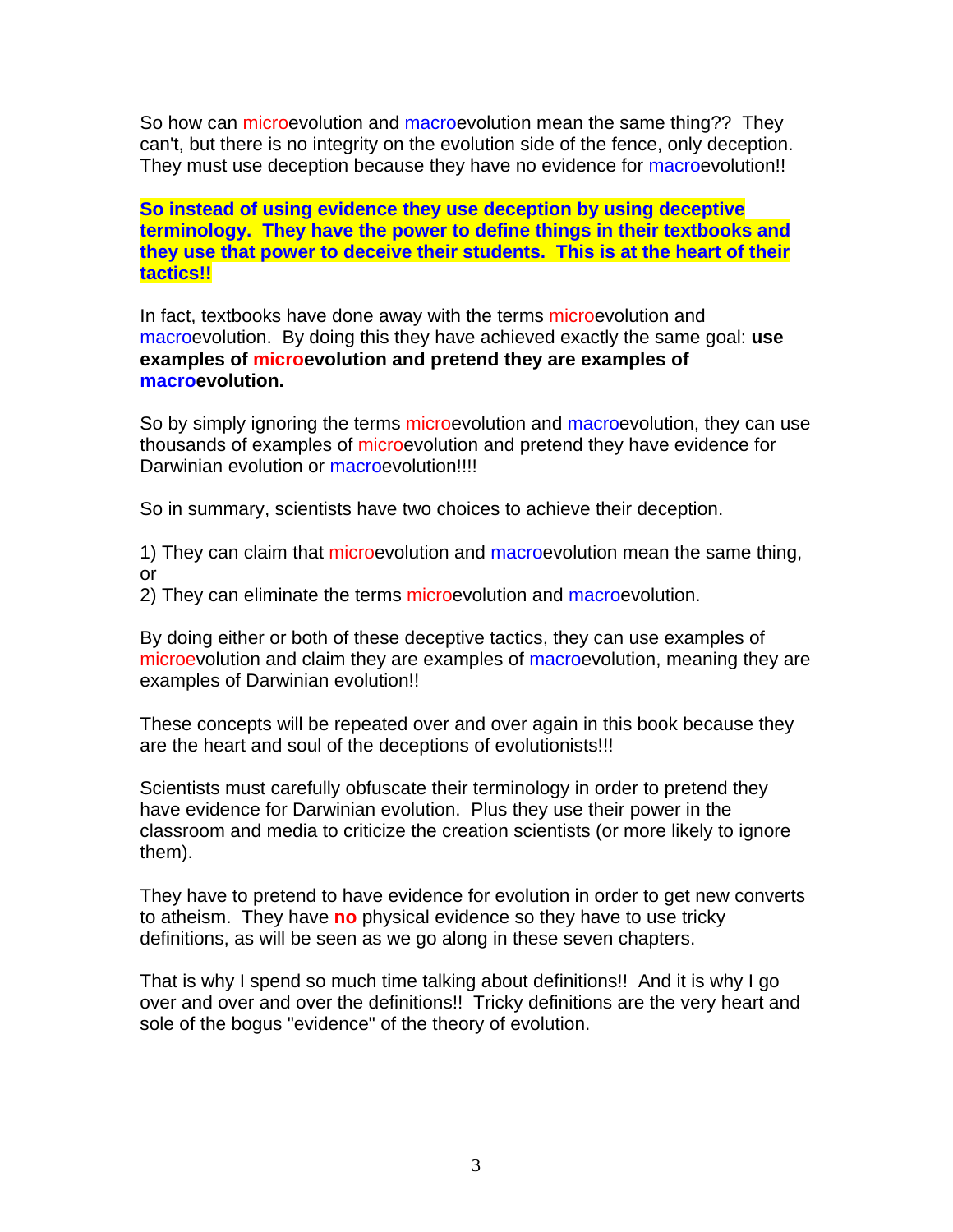If all definitions were based on "DNA structure," and if evolutionists were honest and used the correct definitions, they could never get a single convert to evolution or atheism because they have zero evidence for macroevolution.

So instead of using precise definitions which are connected to "DNA structure," their definitions are internally inconsistent, totally obfuscated and intentionally misleading.

When all is said and done, their only "evidence" for evolution is to use deceptive and tricky definitions!! There is certainly no evidence in nature for macroevolution, meaning Darwinian evolution.

### **The Definition of "Species"**

The reader should have noted by now that my definition of macroevolution is tied to my definition of "species" and my definition of "species" is tied to the "DNA structure" of a plant or animal.

This is because the term "unique species" and the term "unique DNA structure" mean exactly the same thing.

This is far too simple for the scientific establishment even though they should know by now that DNA was discovered in 1953.

Why don't they just tie their definition of "species" to DNA structure!! I would like to hear their answer to that question.

With the discovery of DNA, within a few years every definition in every dictionary and science book should have been tied to the discovery of DNA, meaning every definition should reference "DNA structure"!!

Not only has that not happened, **it will never happen**!! The theory of evolution is just too important to them as a recruiting tool for atheism!!

While it is true that scientists do not have the DNA of many extinct animals and plants, they do have access to the DNA of all living species and some extinct species. They have plenty of DNA to look at. Plus, the technology of looking at DNA nucleotides has massively improved over the years.

But the truth is that even if they had the DNA of every plant, animal and singlecelled animal in the history of this planet they still would not tie the term "species" to DNA structure.

Why not?? Because if they did they could not get converts to atheism.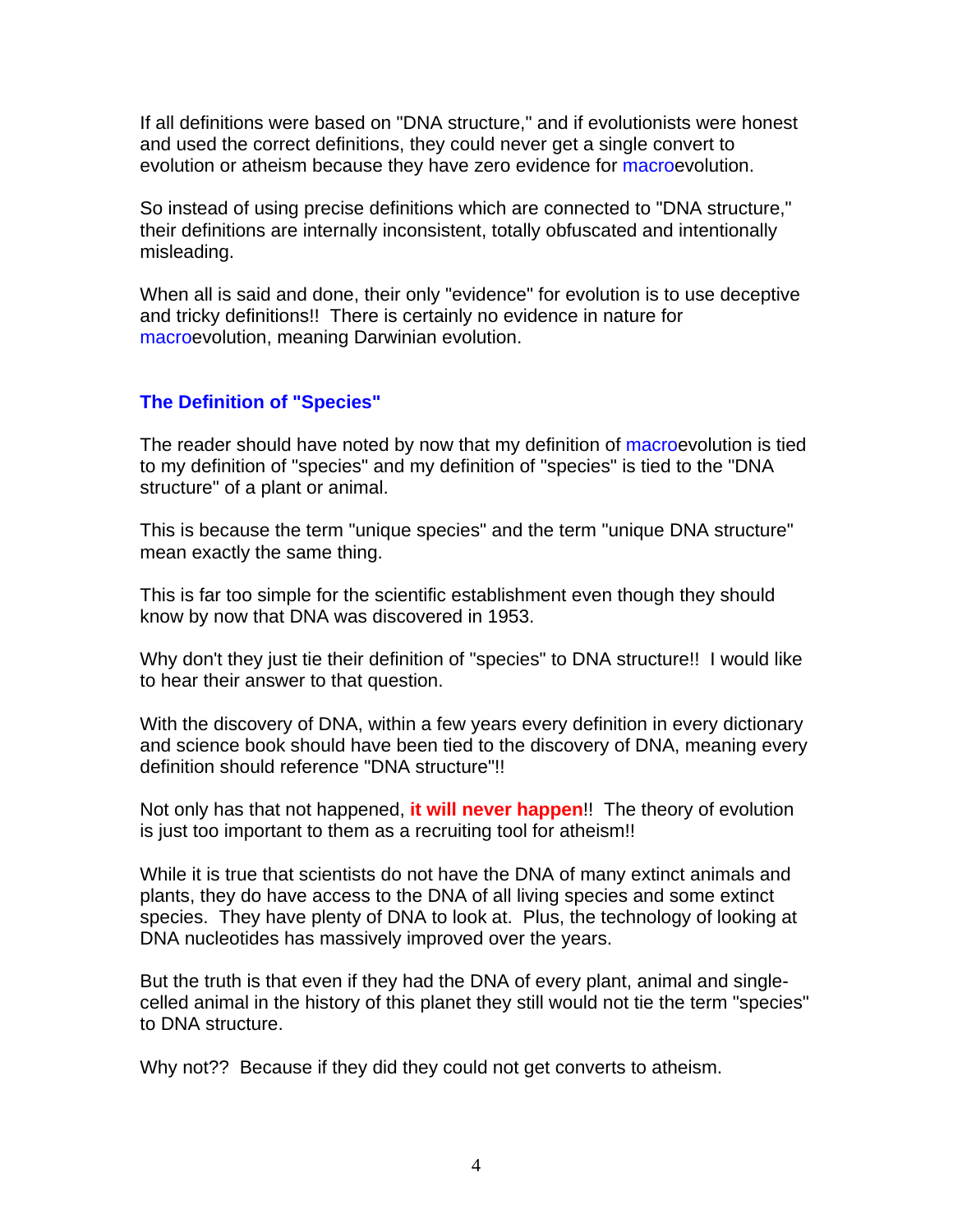The term "DNA structure" is too closely related to the terms microevolution and macroevolution. In fact, the entire DIFFERENCE between the terms microevolution and macroevolution is in how they relate to DNA structure!!!

Microevolution does **not** change the DNA structure of a species and macroevolution does change the DNA structure of a species.

So if they can eliminate the concept of "DNA structure," they can use the term "species" any way they wish, meaning they can avoid any discussion of the terms microevolution and macroevolution, which are both tied to DNA structure!!

The terms "species," "DNA structure," microevolution and macroevolution should all be harmonious. But they are not harmonious.

Evolutionists are clever, but they are fools because their religion is based on fraud.

So let us formally define the term "species."

## **The Formal Definition of the Term: "Species"**

I hope the reader can figure out by now that the scientific community is **not** going to define the term "species" correctly!! Duh.

But in fact, I cannot tell you how evolutionists define the term "species" because **they don't have a definition of "species."** This gives them a lot of flexibility in using the term "evolution." The leaders of the evolution movement love flexibility, obfuscation and atheism. They hate truth.

In other words, if they don't have a definition for "species" they don't have to tie the term "evolution" to "species" or "DNA structure" which gives them the flexibility to "prove" the theory of evolution without any reference to DNA or DNA structure!!

This is obvious because their "examples" of "observing evolution in action" are always **examples from microevolution** and they never even look for any new genes in the new "species."

Ambiguity breeds ambiguity and with an ambiguous definition of "species," or no definition at all in this case, they can pretend they have examples for "evolution" any time they want!!

Before explaining the definition of "species" by evolutionists, let me repeat my definition of "species":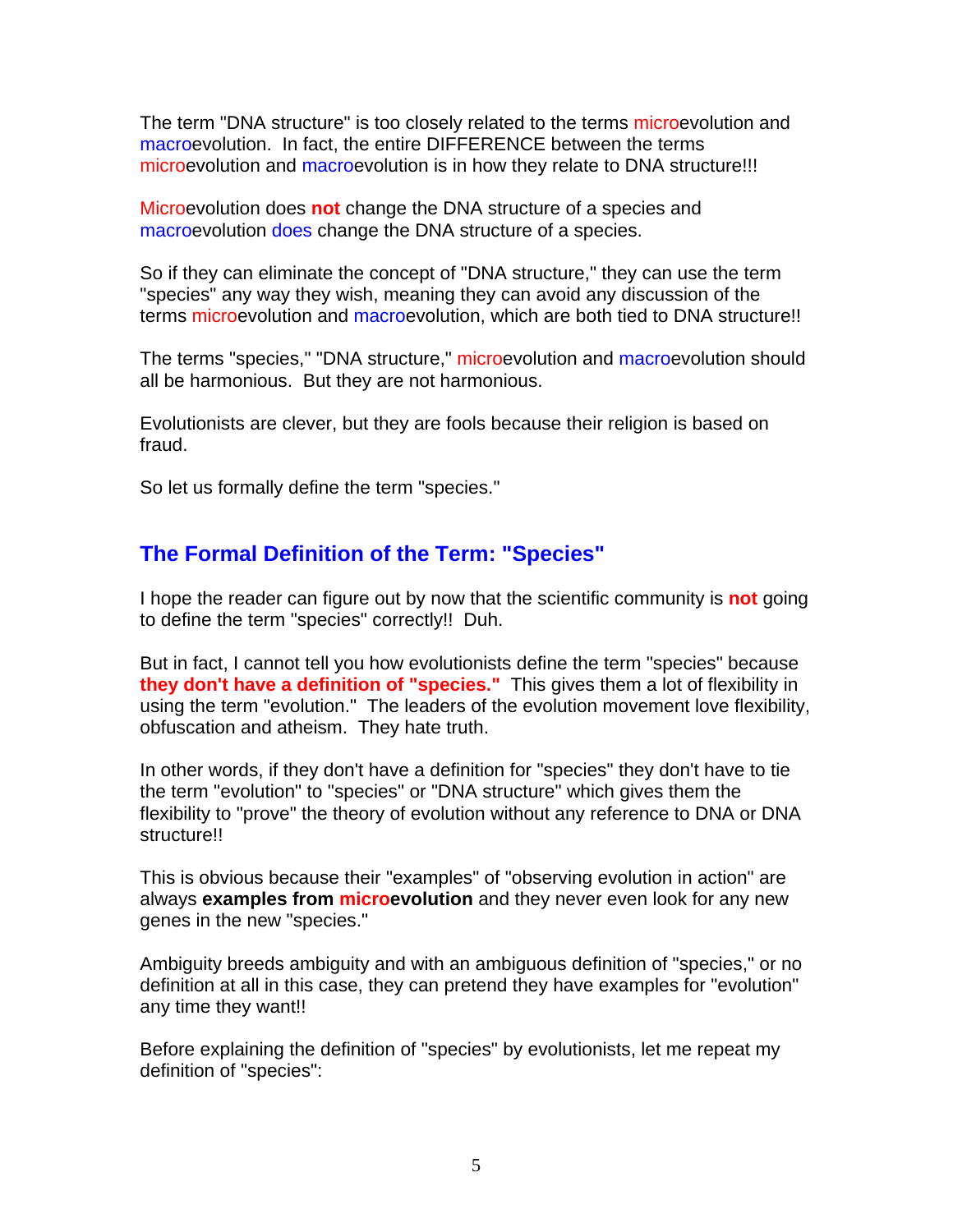**Definition: Species:** A unique "species" is defined by a unique "DNA Structure."

How simple can you get - I define the word "species" in one line!! And yet it is a very accurate definition because it ties the term "species" to the concept of a unique "DNA structure." **A unique "species" and a unique "DNA structure" mean the same thing!!**

But the scientific establishment doesn't like to tie things to DNA because that interferes with their flexibility, which they need to get converts to atheism.

For example, here is what a very famous evolutionist, Ernest Mayr, said about why evolutionists do not have a definition for the term "species." If you are not confused as you read this you are not paying attention!!

"Occasionally one cannot study the origin of gaps between species unless one understands what species are. **But naturalists have had a terrible time trying to reach a consensus on this point.** In their writings this is referred to as "**the species problem**." Even at present there is **not yet unanimity on the definition of the [term] species**. There are various reasons for these disagreements, but two are most important. The first is that the term species is applied to two very different things, to the species as concept and to the species as taxon. A species concept refers to the meaning of species in nature and to their role in the household of nature. A species taxon refers to a zoological object, to an aggregate of populations that, together, satisfy the definition of a species concept.

The taxon *Homo sapiens* is an aggregate of geographically distributed populations that, as a whole, qualify under a particular species concept. The second reason for "the species concept" is that within the last 100 years most naturalists have changed from an adherence to typological species concept to acceptance of the biological species concept.

If the differences among the populations throughout the geographic range of a species are minor, not justifying taxonomic recognition, a species is called monotypic. Quite often, however, certain geographic races of a species are sufficiently different to be recognized as a subspecies. A species taxon consisting of several subspecies is called a polytypic species."

What Evolution Is, by Ernest Mayer, pages 163-165

Have you ever heard such nonsense?? Why would the term "species" be tied to "geographically distributed populations" or "typological species concept" or "biological species concept," etc. Good grief, what is wrong with these people!!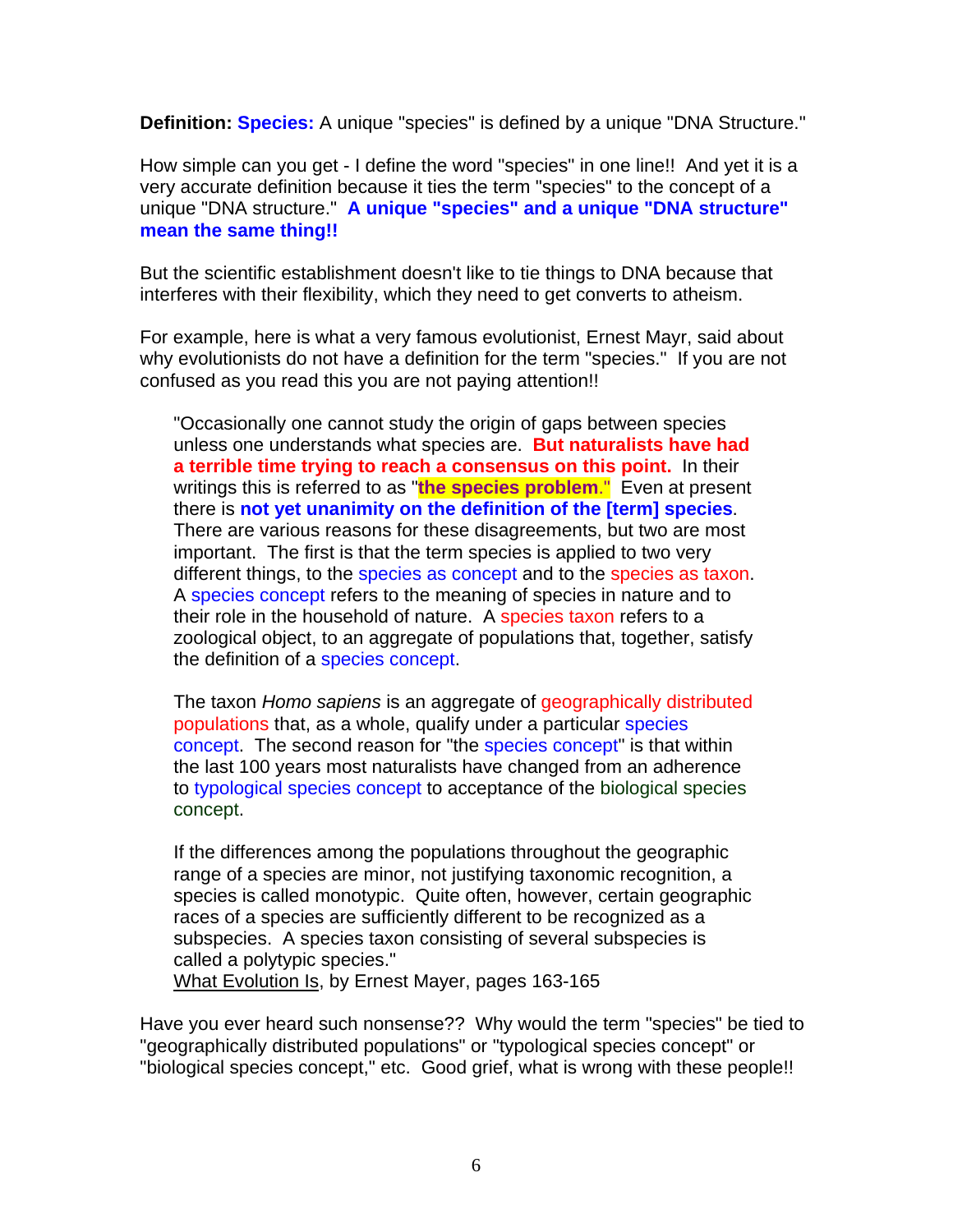### **Note that he took three long paragraphs and he still couldn't come up with a definition of species!! Nor did he mention DNA!!**

Why don't these people simply define a "species" with reference to a unique DNA structure?? They act as if DNA had never been discovered!!

They are intentionally ambiguous because to tell the truth would destroy their craft!! They must obfuscate their terminology and appear to be sophisticated and educated. But more importantly, they don't want their students to figure out what is going on.

All they have to do is define a "species" to be a unique DNA structure, and then tie all of their terminology (such as microevolution and macroevolution) to that definition of "species," meaning to DNA structure.

But they will never do that. Everything must be shrouded in a sophisticated cloud of obfuscated mystery.

Because creation scientists teach the truth, we don't have to invent clever and tricky definitions. We just tell the truth. All of our terminology is tied to a unique "DNA structure." We remember that DNA was discovered in 1953.

This is why I said earlier that my definitions do **not** coincide with modern biology books. Modern biologists don't even have a clear definition of "species"!! If you use my definitions on a biology test, your answer will be wrong.

As another example of their slight-of-hand, scientists talk about "speciation," which is when one species becomes two species. If they have personally observed the "speciation" of a species, from one species into two species, then they have observed an example of microevolution because macroevolution has never occurred on this earth.

However, if they have not observed the speciation of a species, but only speculate on the speciation, it could be an example of microevolution or it could mean God created the two different species (because macroevolution is mathematically impossible) and they have not personally observed the two species be created from one species.

### But because they don't even have a clear definition of "species," much less one that is tied to DNA, you never really know what they are talking about!!

In other words, because they never, never compare the DNA structure of one species to the DNA structure of another species, you never know whether they are talking about a new "species" created by microevolution, without using that term of course, or a new species created by God (i.e. a new DNA structure). Those are the only two honest choices!!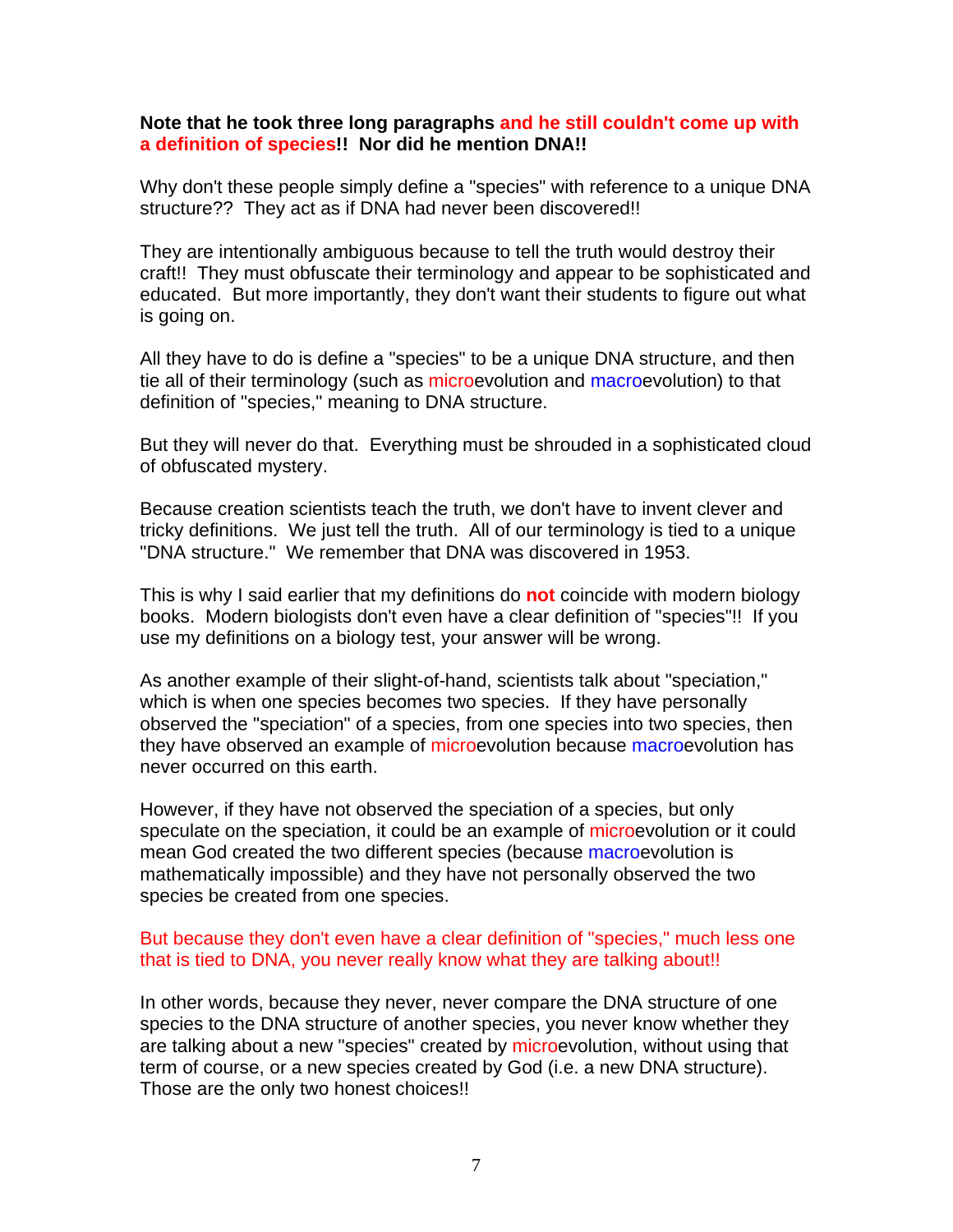However, **ALWAYS**, as will be seen below, when they are talking about **observing** a new species, this new species was created by microevolution (note that this is talking about **observing** a "new species" form), but of course they **never, never, never** use the term microevolution because that is a DNA-oriented term, which they hate.

And, of course, they have never observed a "new species" form, using my definitions.

They have never seen God create a new species, but they have seen many, many examples of microevolution creating a new "breed."

So in summary, we can make these two statements:

First, if scientists **have observed** one "species" separate into two species or into a new species, they have observed **micro**evolution (and a new breed), because that is the only thing they have ever actually observed.

On the other hand, if scientists speculate that one "species" has separated into two species, but the two species do NOT have the same DNA structure (this is something they did **not** observe), then God created both species.

If they claim they have seen macroevolution (i.e. a new species form), they must prove it is possible AND they must define their terms the way I define the terms microevolution and macroevolution.

So how can they prove the theory of evolution is true and possible? They can't because macroevolution is mathematically impossible, for multi-celled organisms, as will be seen later!!

To prove the theory of evolution (i.e. macroevolution) is possible they must **observe** a new DNA structure form by accident!!! To prove that is possible they must have taken a DNA sample BEFORE an experiment and AFTER the experiment. They must prove at least one new functional gene was created by pure accident. This is the only way to prove macroevolution, but macroevolution will never happen as will be seen later in this book.

So they have to resort to deceit and especially they have to resort to using deceptive terminology.

If they used my more technical definition of "species," the total number of "species" which exist, and have existed, on this earth (which would really be a count of unique DNA structures) would drop dramatically for two reasons: **first**, I do not allow microevolution to create a new species (meaning I am really counting unique DNA structures), and **second**, many "species" (in their method